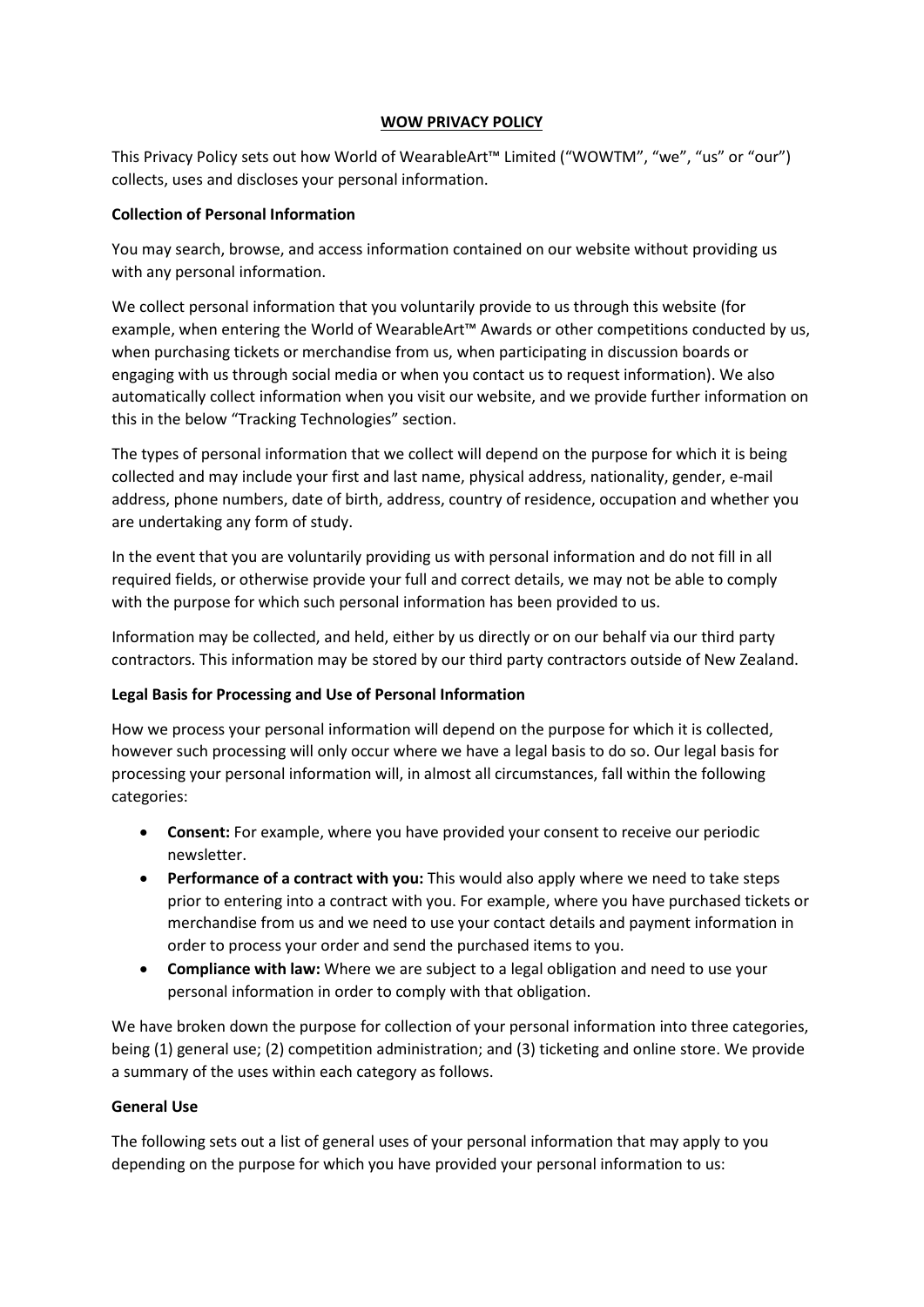- disclosure to and use by service providers and contractors to help us operate our business and/or provide a service to you, e.g. who help us operate our systems (including maintaining our online payment system and ticketing database), provide us with fraud prevention services, send out mail, send out email, and clean collected data;
- to provide you with marketing and promotional information regarding WOW™ including sending you our periodic newsletter (we note that you can opt-out of receiving any such information at any time) and conduct other promotional and marketing activities such as running marketing campaigns via social media and other channels;
- to conduct market research and analysis which may involve: (a) disclosing such information to our third party service in order for them to provide us with such research or analysis; and (b) aggregating your information along with the data of other customers in order to develop insights in relation to the products and services we provide you;
- to contact you in response to employment or volunteer enquiries or provide information about available opportunities; and
- to contact you in response to general enquiries.

# **Tickets and Online Store**

You may purchase tickets to the World of WearableArt™ Awards and WOW™ merchandise through our website. To facilitate these services, we will use information we receive:

- to contact you if there is a problem with the goods you wish to purchase, or for the return or exchange of goods (from the online Store);
- to process and administrate your transaction with us as a customer;
- to provide and deliver the products and services you have requested;
- to contact you if there is a cancellation or change in event details, or for the replacement of lost tickets; and
- for archival purposes which involves maintaining a database of all purchasers of tickets, such database will generally be used for direct marketing purposes which may include receiving emails or phone calls in respect of promotions.

# **Competition Administration**

In order to be eligible to enter the World of WearableArt™ Awards, you must first be registered with WOW™. Registration is a one off requirement, and once registered you will be able to enter into each annual World of WearableArt™ Awards. If you register with WOW™ and enter the Awards, we will use your personal information:

- for archival purposes which involves maintaining a record of all entrants to the World of WearableArt™ Awards;
- to contact you in relation to the competition including providing you with information and returning any property (such as garments) that you have submitted to us as part of entry to the competition (and this will involve providing your personal information to our logistics partner (currently Mainfreight) to enable any such return of property);
- for the purposes of promoting the World of WearableArt™ Awards which may include providing your contact details to the media and profiling finalists and award winners through our social media channels; and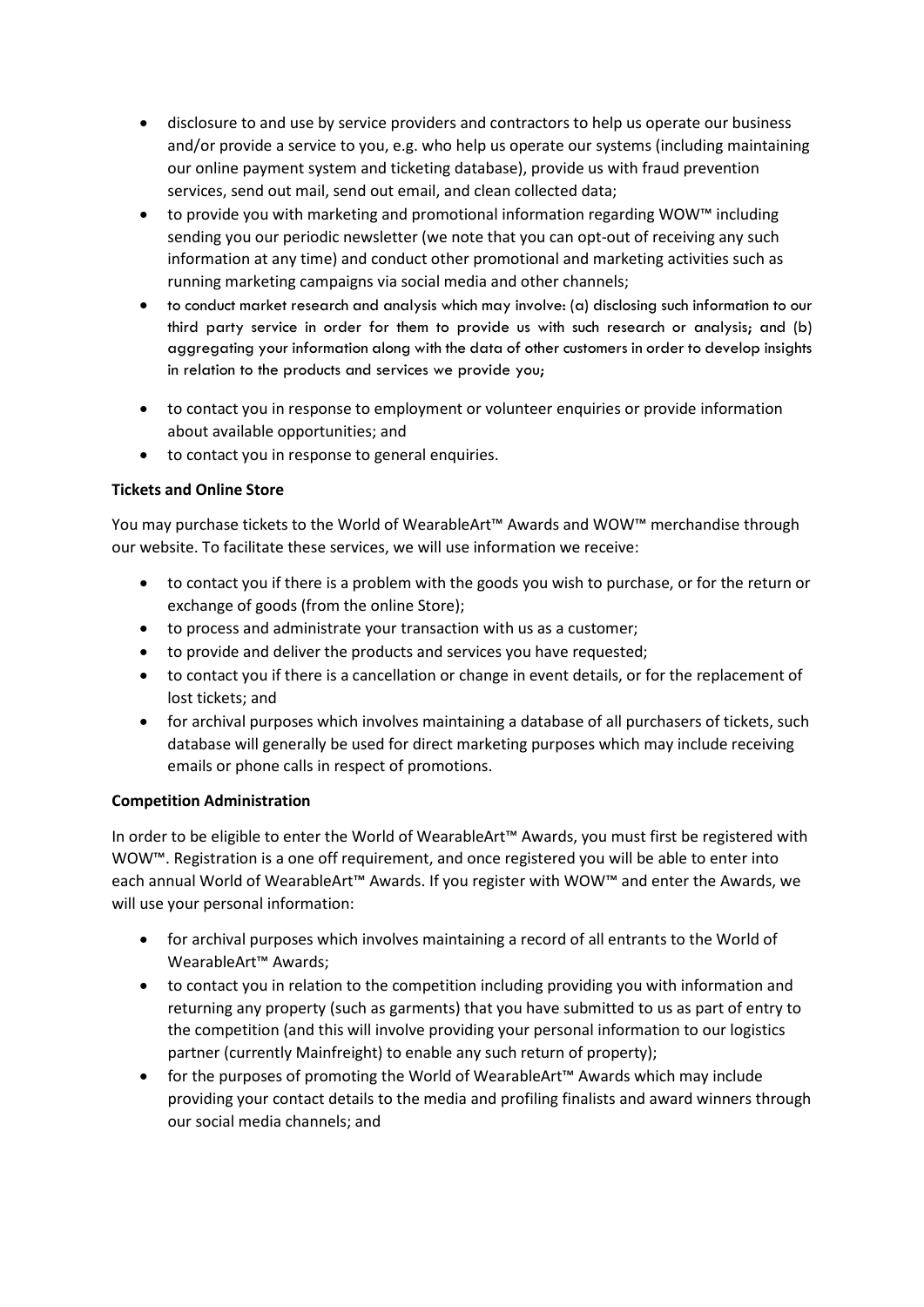• in the event you are an international entrant (i.e. you do not reside in New Zealand and are not a New Zealand citizen), to notify the embassy of your country of origin of your entry into the Awards to give them the opportunity to host you in the event you attend the Awards.

### **Secure Online Transactions**

WOW™ engages a third party provider to manage payments made via its website. WOW™ and its third party online payment provider adopt appropriate security measures to protect your personal information (including any credit or debit card details that you may submit through our website) against unauthorised access, disclosure, alteration or destruction. For example we use encryption, physical access security and other applicable security systems and our online payment provider complies with the payment card industry data security standard. Our website uses the industry standard security protocol Secure Sockets Layer (SSL) to encode sensitive information.

We recommend you take appropriate security precautions when accessing our website via public Wi-Fi networks or shared computers.

## **Use of Tracking Technologies**

Apart from the information you give us, we also automatically collect information about you when you visit our website through the use of cookies and other tracking technologies (such as 'pixel tags'). Cookies are small text files containing small amounts of information which are downloaded and may be stored on your user device, e.g. your computer, smartphone or tablet. Techniques we use that may be similar to cookies are tracking pixels, Java scripts, tags and web beacons.

Examples of information we may collect using cookies and other tracking technologies include:

- technical information such as your computer's IP address and your browser type; and
- information about your visit such as the products you viewed or searched for, the length of your visit and the pages that you visited.

Collecting this information enables us to better understand the visitors who come to our website, where they come from, and what content on our website is of interest to them. For more information on what cookies we use and how we use them, please refer to our Cookie Policy.

#### **Access and Correction & Other Rights**

You can request that we provide access to the personal information we have collected about you at any time. There are certain exemptions which may apply to, or otherwise prevent us from providing you with, your information.

You can also request us to correct such personal information. In the event that we refuse or do not comply with any such request, you are entitled to request a statement be attached to the relevant information that a correction was sought but not made.

You can object to the processing of your personal information, ask us to restrict processing of your personal information or request portability of your personal information.

You can ask us not to process your personal data for marketing purposes. We will usually inform you (before collecting your data) if we intend to use your data for such purposes. You can exercise your right to prevent such processing by checking certain boxes on the forms we use to collect your data or otherwise by clicking the "opt-out" or "unsubscribe" links in any marketing material we send you.